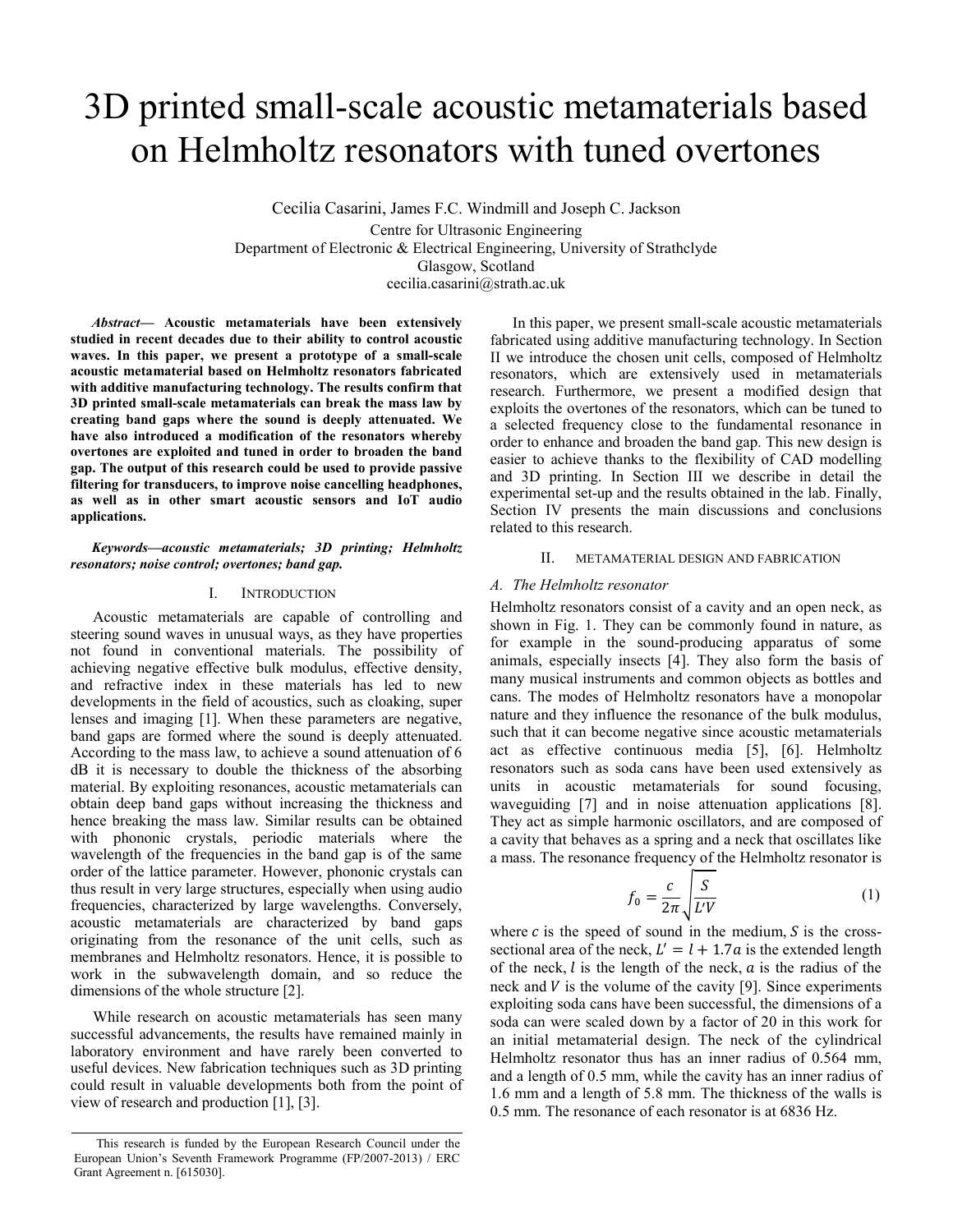# B. Enhancing the band gap

While the origin of the fundamental frequency of Helmholtz resonators is due to oscillations of the mass of air contained in the neck, higher resonances are a byproduct of the oscillation of air in the cavity. For this reason, higher resonances are not integer multiples of the fundamental frequency and are classified as overtones instead of harmonics. According to Fletcher [4], in cylindrical Helmholtz resonators, if the cavity originating overtones is large it behaves as a pipe open at both ends, while, when volumes are smaller, the cavity acts as a pipe closed at one end. In the first case, the overtones will be:

$$
f_n = (n-1)\frac{c^2}{2h'} \tag{2}
$$
\n
$$
(n = 2, 3, 4, ...)
$$

In the second case the overtones will be:

$$
f_n = (2n - 1)\frac{c}{4h'}
$$
 (3)  
(n = 1, 2, 3, ...)

where c is the speed of sound in the host medium,  $h' = h +$ 0.6 $r$  is the effective length of the cavity and  $r$  is its radius. Therefore, it is possible to change the volume of the cavity to obtain a second resonance close to the fundamental frequency, and to broaden the band gap without the need to use two different resonators. In this case to broaden the band gap a Helmholtz resonator with a neck radius of 1 mm and a length of 0.5 mm, and a cavity with a radius of 1.6 mm and a length of 10.8 mm was chosen. The fundamental frequency is 7202 Hz and the first overtone is at 7308 Hz.

## C. 3D printing process

The metamaterials have been fabricated with the Asiga Freeform Pico Plus 27 3D printer. The material used to produce them is polymethyl methacrylate (PMMA) containing 0.15% of Sudan I (SI). Adding the SI resulted in a higher accuracy in the printing process in comparison to other materials and no compensation rate had to be adopted to obtain the modelled resonators. The arrays have been modelled with Autodesk Inventor 2018. The high Young's Modulus of PMMA allows us to model the walls as rigid structures that do not influence the resonance frequency of the resonators.

#### III. MEASUREMENTS AND RESULTS

## A. Experimental set-up

As shown in Fig. 1, the set-up consists of a function generator connected to a speaker that emits a swept sine wave from 100 Hz to 20 kHz. A National Instruments (NI) data acquisition system is connected to a Bruel & Kjaer (B&K) 1/8-inch pressure field microphone and sends the acquired data to a laptop through a MATLAB session based interface. The microphone is connected to a pre-amplifier and positioned above the sample. A measurement is taken above each resonator in the array and a reference signal is acquired without the sample. The experiments are conducted in a semianechoic environment, nevertheless some noise coming from the building and from the lab are present in the recordings. By subtracting the reference signal from the signal recorded



Fig. 1 Representation of a Helmholtz resonator composed of a cylindrical neck of length l, cross sectional area S and a cylindrical cavity of volume V and length h (a). Experimental set-up: a speaker connected to a function generator emits a swept sine wave that impinges on the 3D printed sample. A microphone, connected to a pre-amplifier and positioned right above the metamaterials, records the signal controlled by NI-DAQ hardware and MATLAB code running on a laptop (b).

above the sample it is possible to obtain the normalized sound transmission loss (STL).

# B. Results

We first printed a 3X3 array of resonators, each of them having the dimensions (radius and height) of a soda can scaled down by a factor of 20, to show that the most important properties of metamaterials could be achieved at this smallscale using 3D printing technology. As illustrated in Fig. 2, the sound transmission loss (STL) above the central resonator is 10 dB. We then increased the number of resonators, obtaining an STL of 20 dB in a 3X6 array, and 30 dB in a 6X6 array.



Fig. 2 By increasing the number of Helmholtz resonators, the band gap becomes deeper. Arrays containing 9, 18 and 36 resonators will result respectively in band gaps of 10 dB, 20 dB and 30 dB.

The band gap is a byproduct of interferences between the sound wave originated from the speaker and the resonances inside the metamaterials. A Helmholtz resonator can be approximated to a mass-spring system, where the air inside the cavity corresponds to the spring and the air inside the neck oscillates like a mass [4]. Since a speaker emitting a swept sine wave is used to excite the metamaterials, our system can be described by the equation of motion of the driven damped harmonic oscillator:

$$
\ddot{x} + \gamma \dot{x} + \omega_0^2 x = F(t) \tag{4}
$$